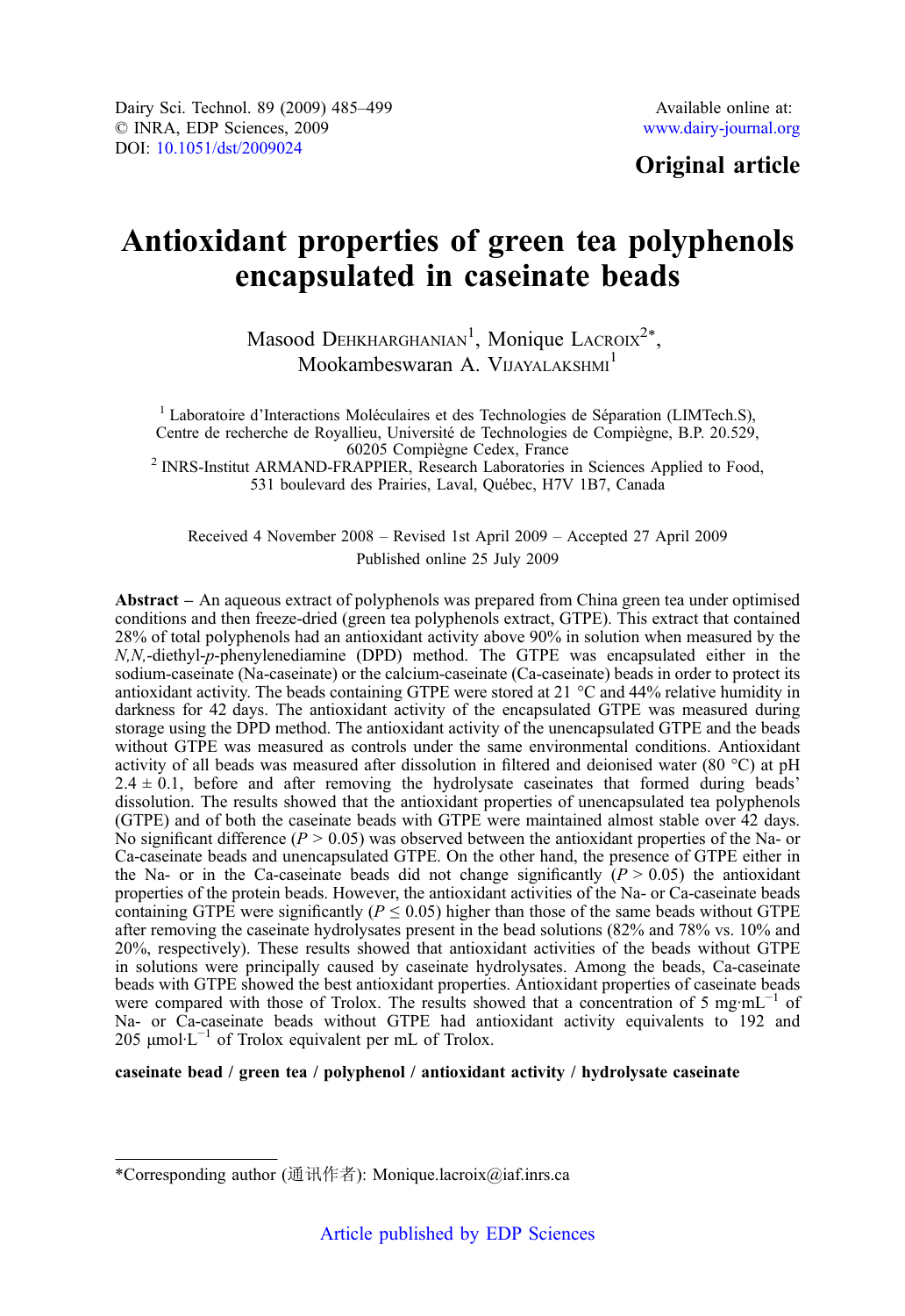**摘要 - 绿茶多酚酪蛋白胶囊的抗氧化特性。**在最优条件下,从中国绿茶中提取茶多酚并进<br>行冷冻干燥 (GTPE)。 该提取物总多酚的含量为 28%,用 *N.N* 二乙基对苯二胺法 (DPD) 检 行冷冻干燥 (GTPE)。 该提取物总多酚的含量为 28%,用 *N,N 二*乙基对苯二胺法 (DPD) 检<br>测,其抗氧化活性达 90% 以上。 为了保护其抗氧化活性,以酪蛋白酸钠或酪蛋白酸钙为 囊材制成将 GTPE 胶囊,然后将胶囊在 21 °C、相对湿度为 44% 避光的环境中保藏 42 天。 在同样的条件下, 以未包裹的 GTPE 和不含 GTPE 的酪蛋白酸钠或酪蛋白酸钙胶囊作 为对照,用 DPD 法测定在贮藏期间 GTPE 胶囊抗氧化活性的变化。 将所有的样品(包括酪 蛋白水解物除去前后的样品) 溶解在 pH = 2.4 ± 0.1 的去离子水中 (80 ℃) 后进行测量。 结 果表明,未包埋的茶多酚 (GTPE) 和两种酪蛋白酸盐 GTPE 胶囊的抗氧化性能在 42 天中几 平保持稳定。 GTPE 酪蛋白酸钠或酪蛋白酸钙胶囊和未包埋的 GTPE 之间抗氧化性无显<br>著差异 (P > 0.05)。 同时, GTPE 酪蛋白酸钠和 GTPE 酪蛋白酸钙胶囊之间的抗氧化活 著差异 (P > 0.05)。 同时,GTPE 酪蛋白酸钠和 GTPE 酪蛋白酸钙胶囊之间的抗氧化活<br>性没有显著改变 (P < 0.05)。 然而, GTPE 酪蛋白酸钠 (82%) 和 GTPE 酪蛋白酸钙胶 性没有显著改变 (P < 0.05)。 然而, GTPE 酪蛋白酸钠 (82%) 和 GTPE 酪蛋白酸钙胶<br>囊 (78%) 的抗氧化活性显著 (P < 0.05) 高于不含 GTPE 且去掉酪蛋白水解物的酪蛋白酸钠 囊 (78%) 的抗氧化活性显著 (P ≤ 0.05) 高于不含 GTPE 且去掉酪蛋白水解物的酪蛋白酸钠<br>胶囊 (10%) 和酪蛋白酸钙胶囊 (20%)。 对于不含 GTPE 的酪蛋白酸盐,其抗氧化活性主 胶囊 (10%) 和酪蛋白酸钙胶囊 (20%)。 对于不含 GTPE 的酪蛋白酸盐, 其抗氧化活性主 要是由酪蛋白水解。在所有样品中,其中 GTPE 酪蛋白酸钙胶囊的抗氧化活性最高。 Trolox 当量表示抗氧化能力,浓度为 5 mg·mL−<sup>1</sup> 的不含 GTPE 的酪蛋白钠和酪蛋白钙的 抗氧化能力分别为每毫升 192 μmol·L−<sup>1</sup> 和 205 μmol·L−<sup>1</sup> Trolox 当量○

#### 酪蛋白胶囊 / 绿茶 / 多酚 / 抗氧化活性 / 酪蛋白水解物

Résumé – Propriété anti-oxydante de polyphénols de thé vert encapsulés dans des billes de caséinate. Un extrait aqueux de polyphénols a été préparé à partir de thé vert chinois dans des conditions optimisées, puis il a été lyophilisé (extrait de polyphénols issu du thé vert, GTPE). Cet extrait, qui contient  $28\%$  de la quantité totale de polyphénols, avait une activité anti-oxydante d'environ 90 % en solution, quand celle-ci a été mesurée au moyen de la méthode N,N,-diethyl $p$ -phénylène diamine (DPD). Le GTPE a été encapsulé dans des billes de caséinate de sodium ou de p-phénylène diamine (DPD). Le GTPE a été encapsulé dans des billes de caséinate de sodium ou de caséinate de calcium, afin de protéger son activité anti-oxydante. Les billes contenant du GTPE ont été stockées dans l'obscurité, à 21 °C et à une humidité relative de 44 % pendant 42 jours. L'activité anti-oxydante du GTPE encapsulé a été mesurée durant le stockage au moyen de la méthode DPD. L'activité anti-oxydante du GTPE non-encapsulé et des billes sans GTPE a été mesurée comme témoin dans les mêmes conditions environnementales. L'activité anti-oxydante de toutes les billes a été mesurée après dissolution dans de l'eau filtrée et déionisée (80 °C) de pH  $2.4 \pm 0.1$  avant et après élimination des caséinates hydrolysés formés pendant la dissolution des billes. Les résultats ont montré que les propriétés anti-oxydantes des polyphénols du thé nonencapsulés et encapsulés sont restées stables plus de 42 jours. Aucune différence significative  $(P > 0.05)$  n'a été observée, entre les propriétés anti-oxydantes des billes de caséinate de sodium ou de caséinate de calcium et GTPE pendant la période de stockage. D'autre part, la présence de GTPE dans les billes de caséinate n'a pas changé de manière significative  $(P > 0.05)$  les propriétés antioxydantes des billes de protéines. Cependant, les activités des billes de caséinate contenant du GTPE étaient nettement ( $P \le 0.05$ ) plus élevées que celles des billes qui en étaient dépourvues après que la fraction hydrolysée de caséinate ait été enlevée des billes en solution (respectivement 82 % et 78 % contre 10 % et 20 %). Ces résultats mettent en évidence que les activités antioxydantes des billes sans GTPE en solution étaient dues essentiellement à la protéine de caséinate hydrolysée. Les billes de caséinate de calcium montrent de meilleures propriétés anti-oxydantes que celles à base de caséinate de sodium. Les activités anti-oxydantes des billes de caséinate ont été comparées à celle du Trolox. Les résultats montrent qu'une concentration de 5 mg·mL<sup>-1</sup> de billes de caséinate de sodium ou de calcium sans GTPE avait respectivement une activité anti-oxydante équivalente à 192 <sup>μ</sup>mol·L−<sup>1</sup> et 205 <sup>μ</sup>mol·L−<sup>1</sup> équivalent Trolox par mL de Trolox.

billes de caséinate / thé vert / polyphénols / activité anti-oxydante / caséinate hydrolysé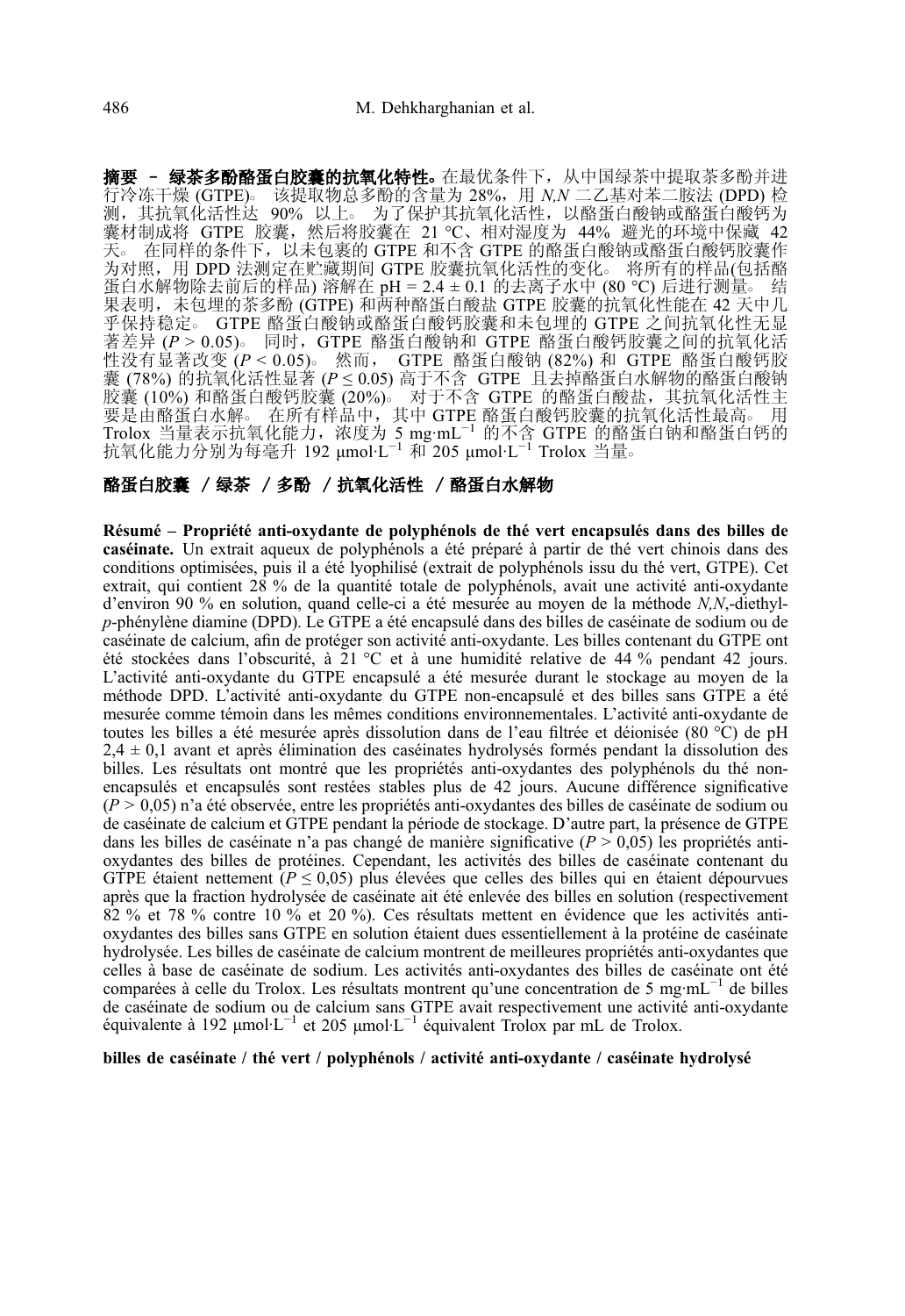#### 1. INTRODUCTION

Polyphenol compounds have an ideal chemical structure to assure free radical scavenging activities, and in vitro measurements have shown antioxidant properties to be more effective than vitamins E and C on a molar basis [\[22](#page-14-0), [23\]](#page-14-0). Crude extracts of fruits, herbs, vegetables, cereals and other plant materials rich in phenolic compounds have attracted great interest in the food industry especially for their protection against lipid oxidation or degradation and thereby improving the quality and nutritional value of food. Among them, green tea (Camellia sinensis) contains the most important quantity of polyphenols (about 10–30% w/w) with strong antioxidant properties [\[15,](#page-14-0) [25](#page-14-0), [33\]](#page-14-0).

Microencapsulation is a process in which unstable compounds like polyphenols are entrapped in a protective polymer. Core materials can thereby be protected from degradation or oxidation in order to stabilise the molecule for a longer period of time and improve the range of applications.

Milk proteins, such as casein, were mainly studied, owing to their excellent nutritional value and their numerous functional properties such as barrier to oxygen transfer [\[7](#page-13-0)–[9\]](#page-13-0) and their ability to form a complex due to intermolecular hydrogen, electrostatic and hydrophobic bonds as well as for their cross-linking ability via disulphide bonds or bityrosine formation [[6](#page-13-0), [13,](#page-14-0) [20](#page-14-0)].

Edible beads based on casein offer potential solutions to stabilise the molecules, by serving as a barrier to oxygen transfer in food system [\[8](#page-13-0), [9,](#page-13-0) [30](#page-14-0)].

Casein is often used as soluble sodium caseinate (Na-caseinate) or as calcium caseinate (Ca-caseinate)  $[26]$ . In this study, an aqueous green tea extract rich in polyphenols was encapsulated in the Na- or in the Ca-caseinate beads prepared by the acid coagulation. Then, the protection of the antioxidant activity of green tea polyphenols (GTPs) by the beads was investigated as a function of time at 21 °C and 44% of relative humidity (RH). Since milk proteins can exert certain antioxidative effects [\[1,](#page-13-0) [17](#page-14-0), [18](#page-14-0), [29](#page-14-0)–[32](#page-14-0)], antioxidant activities of the beads without the green tea extract were studied in order to investigate the possible synergetic effect of the interaction between the two antioxidants. Trolox is a water-soluble analogue of vitamin E lacking the phytyl chain. The Trolox equivalent antioxidant capacity (TEAC) provided an easy way to evaluate the antioxidant properties of other substances. TEAC of the beads and green tea polyphenols extract (GTPE) lost were investigated by the N,N,-diethyl-p-phenylenediamine (DPD) method in which free radical-scavenging capacities of the samples were compared with those of Trolox solutions. Also, in order to verify the effects of encapsulation and bead formulations, the antioxidant capacity of non-encapsulated GTPE was compared to that of encapsulated GTPE using the Na- and Cacaseinate formulations under standard storage conditions.

#### 2. MATERIALS AND METHODS

#### 2.1. Material and reagents

A commercial dry China green tea was purchased from a local market. Calcium caseinate (Alanate 380) was provided by New Zealand Milk Products (Santa Rosa, CA, USA). Glycerol (99.5%, Reagent Grade) was obtained from American Chemicals Ltd. (Montreal, Quebec, Canada). Sodium caseinate, Xanthan, DPD, catechin (CAT), urea (Acs Reagent), gum Arabic, ammonium persulphate, acrylamide/ Bis-acrylamide 30% solution 37.5:1 electrophoresis reagent, Tris base, N,N,N′,N′ tetramethyl-ethylenediamine, lauryl sulphate (sodium dodecyl sulphate) and glycine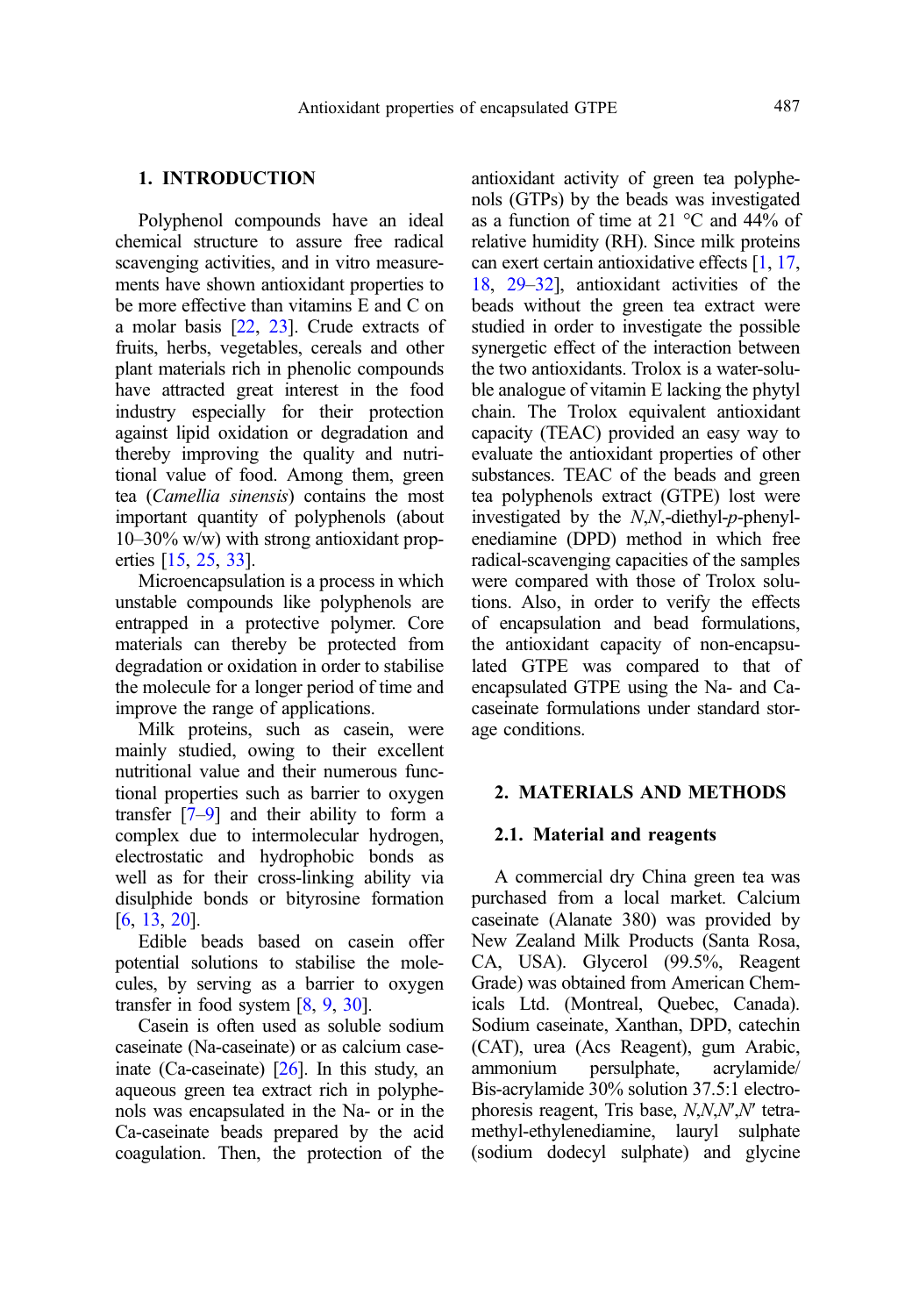(G-7126) were purchased from Sigma Chemical Company (St. Louis, MO, USA). Trichloroacetic acid was obtained from Fisher Scientific.

Silver Stain Kit was purchased from Bio-Rad Company. Ferric ammonium sulphate (FAS), N,N-dimethylformamide and β-mercaptoethanol were obtained from Merck (Darmstadt, W. Germany). Bromophenol blue was obtained from Fluka Company (Sigma-Aldrich Chimie, St. Quentin Fallavier Cedex, France). Tannic acid (TA) and Trolox (6-hydroxy-2,5,7,8-tetramethylchroman-2-carboxylic acid, 97%) were purchased from Sigma-Aldrich (Ontario, Canada). Standard solutions of TA and CAT in DMF-acetate were prepared. Six dilutions were made at concentrations between 10 and 800  $\mu$ g·mL<sup>-1</sup>.

#### 2.2. Preparation of GTPE

An aqueous extract of polyphenols from a commercial dry China green tea was obtained at the optimised conditions, which were reported by Dehkharghanian [\[9\]](#page-13-0). Briefly, 12 g of dry commercial green tea (water content: 5.6%) were ground (size range of leaf: 0.080–0.315 mm in length where 53% of them were between 0.200 and 0.315 mm). Phenolic compounds were extracted after dissolution in 900 mL of filtered and deionised hot water (90 °C) and stirring at 150 rpm in a chemical extractor (2 L) for 1 min. The tea extract (880 mL) was chilled immediately, filtered (0.20 μm) and frozen at −80 °C. It was then freezedried and stored at −80 °C in the darkness. The yield after freeze-drying from the tea extract was 0.82% (880 mL tea extract gives 7.2 g GTPE).

The quantification of the GTPs was calculated using CAT and TA equivalents on the freeze-dried powder (GTPE) [\[5](#page-13-0)]. CAT contains two consecutive hydroxyls adjacent in their benzene rings and TA has three consecutive hydroxyls adjacent to their benzene rings  $\lceil 5 \rceil$  $\lceil 5 \rceil$  $\lceil 5 \rceil$ .

#### Determination of polyphenol yield from green tea leaves

Polyphenol yield (mg·TA·g<sup>-1</sup> dry tea) or (mg·CAT·g−<sup>1</sup> dry tea) from green tea leaves was calculated as follows:

Yield (mg·g<sup>-1</sup>)  
= 
$$
\frac{V_{\text{TE}} \times \text{TA (or CAT)}}{M_{\text{L}}}
$$
, (1)

where  $V_{\text{TE}}$  is the total volume (mL) of extract after 1 min of extraction, TA is the phenolic content of the extract (mg·mL−<sup>1</sup> ) in terms of tannic acid equivalent, CAT is the phenolic content of the extract  $(mg·mL^{-1})$  in terms of catechin equivalent, and  $M_{\text{L}}$  is the mass of the tea leaves (g) (dry basis).

#### 2.3. Caseinate bead preparation

Four formulations of protein beads named Na-caseinate beads, Ca-caseinate beads, Na-caseinate beads with GTPE and Ca-caseinate beads with GTPE were prepared on the basis of a protocol developed in our laboratory. In order to obtain the same viscosity and thickness, 14 g Na-caseinate or 18.5 g Ca-caseinate were dissolved in 78 and 73.5 mL distilled water at 40 °C, respectively. These solutions were stirred slowly at room temperature overnight. Then, 100 mL of xanthan solution (2%) were prepared with distilled water.

Three grams of glycerol and 5 g of homogenised xanthan solution were added subsequently into the Na- and Ca-caseinate solutions and stirred gently at room temperature for 1 h in order to obtain a homogenised solution.

For the preparation of the Na- and Cacaseinate beads containing GTPE, 1 g of distilled water was replaced by 1 g of freeze-dried GTPE powder in previous caseinate solutions and stirred for 1 h more to obtain homogenised GTPE-caseinate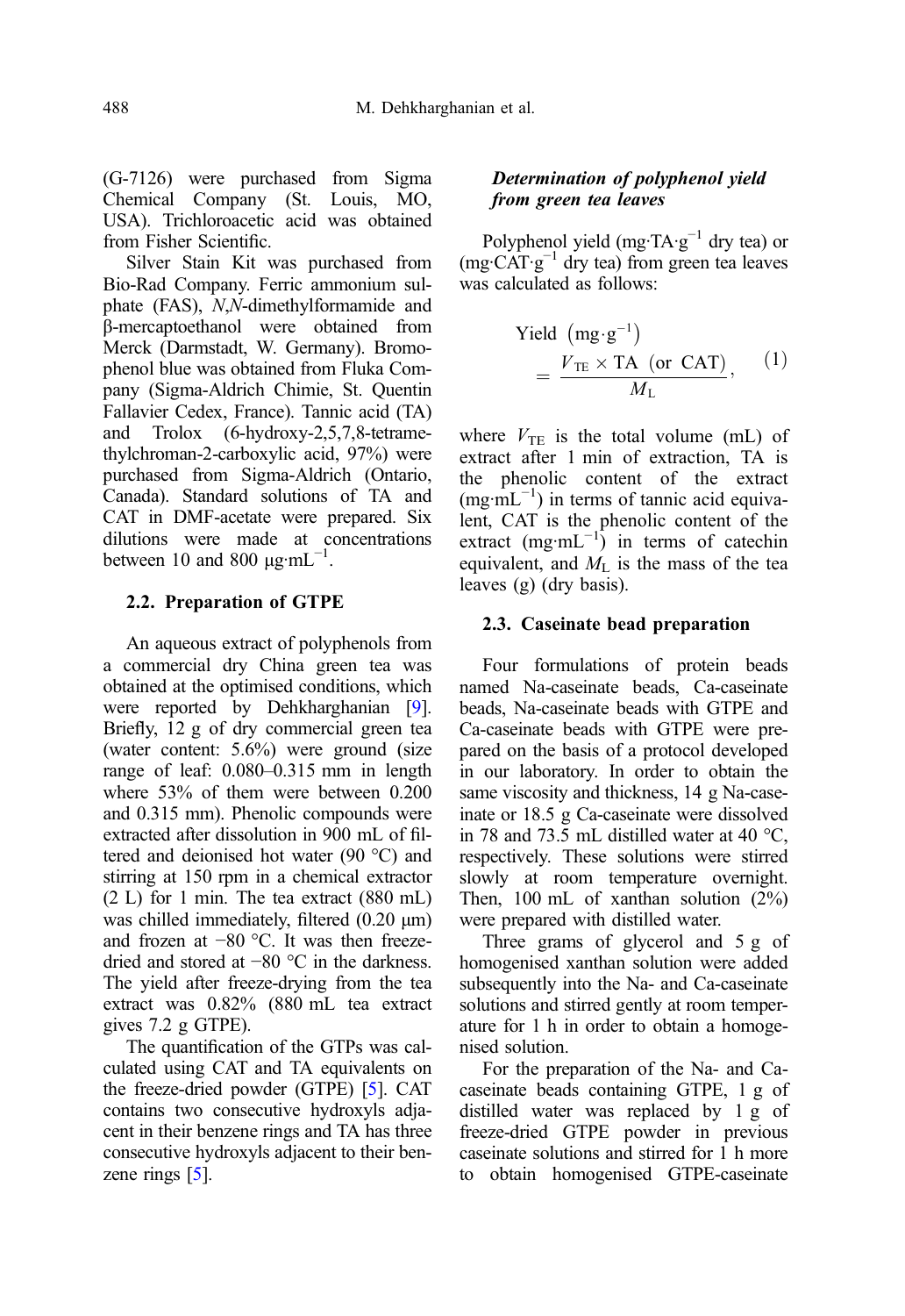

Figure 1. Schematic diagram of the experimental system for preparing Na-caseinate beads with GTPE.

solutions. The composition of the different bead aqueous solutions is as follows:

- (a) Na-caseinate bead solution: 14% Nacaseinate, 3% glycerol and 0.1% xanthan;
- (b) Ca-caseinate bead solution: 18.5% Ca-caseinate, 3% glycerol and 0.1% xanthan;
- (c) Na-caseinate bead solution with GTPE: 14% Na-caseinate, 3% glycerol and 0.1% xanthan, 1% GTPE;
- (d) Ca-caseinate bead solution with GTPE: 18.5% Ca-caseinate, 3% glycerol, 0.1% xanthan and 1% GTPE.

All caseinate solutions were centrifuged (1098 $\times$  g) for 10 min at 20 °C in order to remove the entrapped air bubbles.

In order to assure the coagulation of casein and the formation of spherical beads, the whole centrifuged solutions were dropped in 1 L hydrochloric acid (2 N), using a peristaltic pump (F13

pharmacia) connected to a soft plastic tube  $(Q = 1.2$  mm) by gentle stirring of the mixture (Fig. 1). The solidified beads were recovered by filtration, washed with distilled water and dried at room temperature under darkness.

The bead diameters after drying were  $1.5 \pm 0.1$  and  $1.7 \pm 0.1$  mm for Na- and Ca-caseinate beads, respectively.

#### 2.4. Precipitation of caseinate in bead solution

At first, 50 mg of each bead formulation (with or without GTPE) were dissolved in 1 mL of distilled and deionised water at 80 °C in an Eppendorf tube for 6 h. The pH values of beads solution after cooling were 2.4 and 2.5 for Na- and Ca-caseinates, respectively. Then to 500 μL of this solution, 500 μL trichloroacetic solutions were added (20%). The Eppendorf mixture was incubated in an ice bath for 15 min. Then, it was centrifuged at 4 °C and 15 000 rpm for 15 min. Two hundred microlitres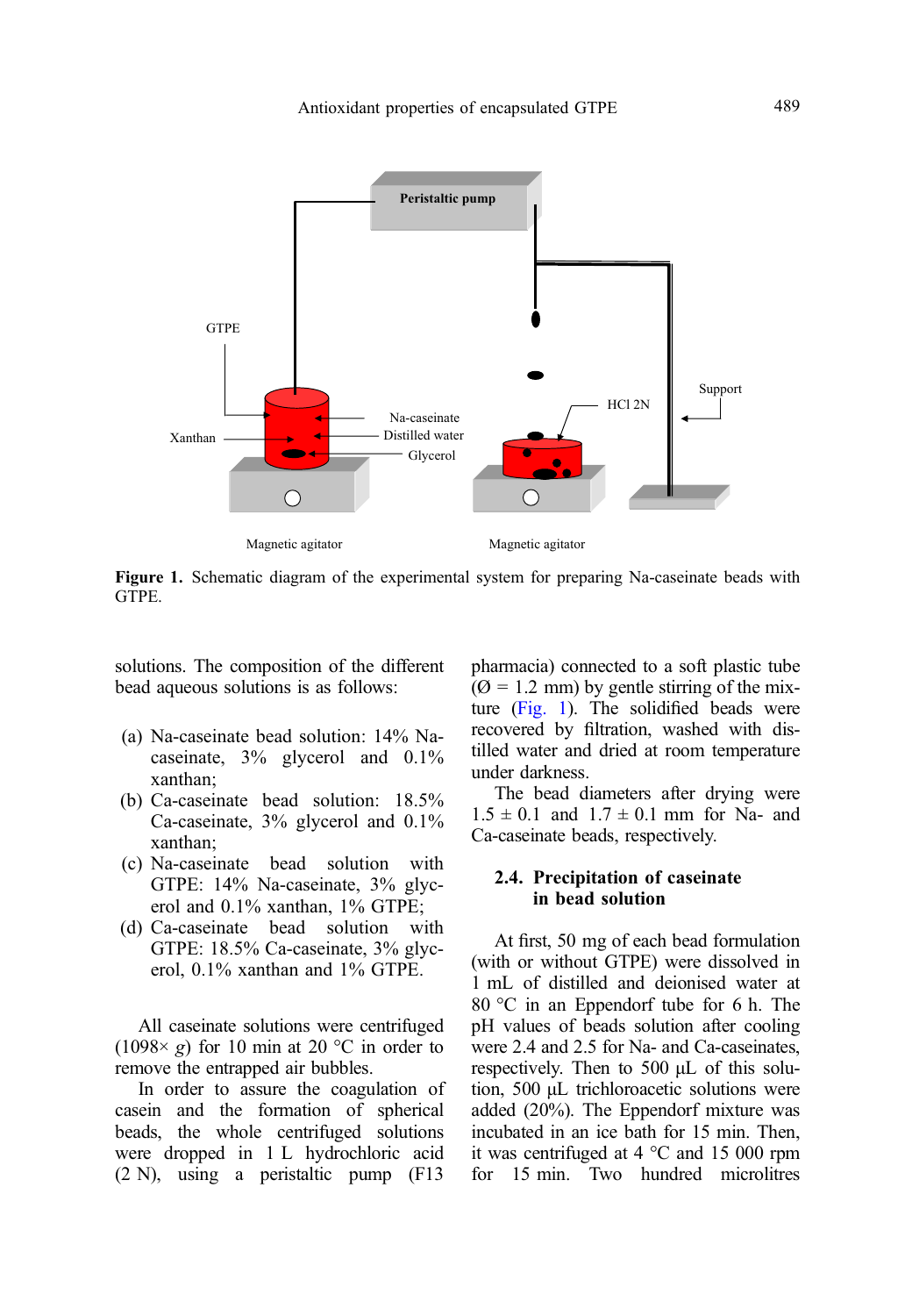of the supernatant were taken for measuring the antioxidant capacity.

#### 2.5. Storage of the beads and unencapsulated GTPE

Since edible films based on casein salts that are soluble in water generally have a considerable water vapour permeability [\[2](#page-13-0)], the Na- and Ca-caseinate beads could hydrate or dehydrate easily depending on the conditions of storage (RH and temperature). In addition, the freeze-dried GTPE could quickly absorb water vapour. In order to maintain all samples under the same conditions, and minimise their weight evolution, the Na- and Ca-caseinate beads with or without GTPE as well as unencapsulated GTPE were reconditioned in a desiccator containing a saturated  $K_2CO_3$  solution, ensuring 44% RH at room temperature (21 °C) under darkness [\[4](#page-13-0)]. Mass evolutions  $(m_0 - m)$  of 2 g  $(m_0)$  of the Na- and Cacaseinate beads with GTPE and unencapsulated GTPE were measured using a balance with  $0.01$  mg accuracy during storage time. After 14 days, all the samples were brought out of the desiccators and weighted. Then, the samples were returned quickly to the desiccators. Measurements were also performed after 28 and 42 days of storage under the same conditions. The mean values of the measurements at 14, 28 and 42 days of storage named  $(m)$ . The value of  $(m_0 - m)$  was the difference between the mass of the beads or unencapsulated GTPE before recondition at 44% RH at 21 °C and the mass of the same samples after recondition, respectively, after 14, 28 and 42 days.

#### 2.6. Total polyphenol analysis

In order to measure the content of total phenols in samples, five dilutions were made at concentrations between 24 and 1.5 mg·m $L^{-1}$  for the Na- and Ca-caseinate beads with GTPE and  $100-12.5$  mg·mL<sup>-1</sup> for unencapsulated GTPE in filtered and deionised water. Then, the total polyphenols content in samples was estimated using the FAS assay [\[5](#page-13-0)] at an equilibrium concentration in water  $(1.5 \text{ mg} \cdot \text{mL}^{-1})$  for the beads and  $12.5 \text{ me} \cdot \text{mL}^{-1}$  for unencapsulated GTPE, respectively).

The ferric ions present in the FAS reagent reacted with phenolic compounds in the GTPE to form a blue-coloured complex with trihydroxybenzene derivatives (galloyl groups, 580 nm) and a green-coloured complex with dihydroxybenzene derivatives (catechol groups, 680 nm). Phenolic content (mg·mL−<sup>1</sup> ) was expressed in terms of TA or CAT.

#### 2.7. Free radical scavenging capacity determination

Free radical scavenging capacity is a direct method for the measurement of the antioxidant property. Free radical scavenging capacities of the caseinate beads with or without GTPE and unencapsulated GTPE were evaluated following their inhibitory effect on the oxidation of DPD by oxygen free radicals produced by electrolysis [\[14\]](#page-14-0).

Five milligrams of the beads were dissolved in 1 mL distilled and deionised water at 80 °C for 6 h. The pH of the bead solutions was 2.4 and 2.5 for Na- and Cacaseinates, respectively. The low pH of the bead solution was due to the remaining chlorohydric acid traces that were utilised for beads' solidification, despite extensive washing. Then, 100 μL of each bead solution were diluted with 900 μL distilled water and homogenised. Two hundred microlitres of the diluted solutions were introduced into a cell containing 3 mL of NaCl solution (0.15 mol⋅L<sup>-1</sup>) and submitted to electrolysis for 1 min (400 V, 10 mA, DC) using a power supply (Bio-Rad, model 1000/500). After electrolysis, a volume of 600 μL of solution was sampled and added to 300 μL of DPD reagent  $(25 \text{ mg} \cdot \text{mL}^{-1})$  in  $0.15 \text{ mol} \cdot \text{L}^{-1}$  NaCl solution). The oxidative species react instantaneously with the DPD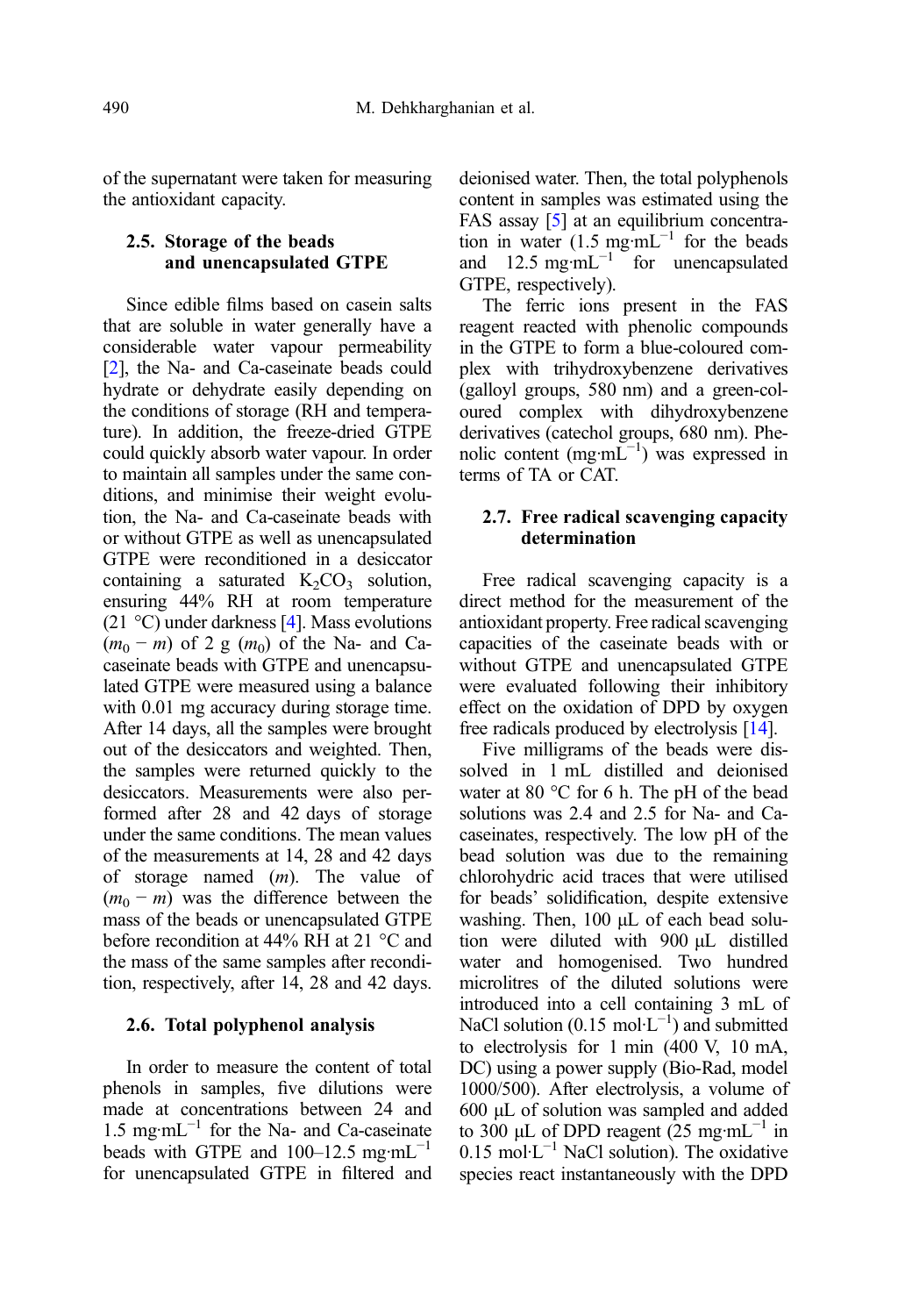reagent producing a red colouration, which can be measured at 515 nm. The antioxidant capacity describes the bead solution's capacity to prevent the accumulation of oxidative species (able to oxidise DPD) and the red colouration at 515 nm. The reaction mixture was calibrated using the nonelectrolysed  $0.15 \text{ mol·L}^{-1}$  NaCl solution (no oxidative species, ascribed to 100% scavenging) and the electrolysed NaCl solution (0% scavenging in the absence of any antioxidant). Standard solutions of Trolox were prepared in NaCl buffer (0.9%). Eight dilutions were prepared at concentrations between 10 and  $2000 \mu$ mol·L<sup>-1</sup> in NaCl solution  $(0.15 \text{ mol} \cdot \text{L}^{-1})$ . Two hundred microlitres of each dilution were sampled and their antioxidant capacities were measured by the DPD method, which was explained before.

The scavenging percentage was calculated as follows:

Scavenging 
$$
(\%)
$$
 =  
\n $[1 - (OD_{sample}/OD_{control})] \times 100,$  (2)

where OD is the optical density at 515 nm and ODcontrol represents the OD of electrolysed solution without the sample solution. OD is directly related to the degree of oxidation of the reagent by the oxidative species. Thus, a bead solution that is able to reduce completely the level of reactive oxidative species will have a 100% scavenging capacity.

The antiradical activity of the beads and GTPE was also estimated from the calibration curve  $(r^2 = 0.9886)$  constructed by<br>plotting known solutions of Trolox (um) plotting known solutions of Trolox (μm) against the scavenging capacity (%).

#### Determination of the free radical scavenging capacity of unencapsulated GTPE

In order to determine the concentration in which unencapsulated GTPE had maximum antioxidant activity, several dilutions were prepared at concentrations between 0.25 and 20 mg·mL<sup> $-1$ </sup> in filtered and deionised water. Then, 200 μL of each dilution were sampled for the DPD assay.

In order to avoid the saturation point, the first concentration in which the antioxidant activity of unencapsulated GTPE reached a plateau (2 mg·m $L^{-1}$ ) was selected to study the antioxidant activity evolution as a function of time.

#### 2.8. SDS-PAGE

In order to verify the production of hydrolysate of Na- and Ca-caseinates during the bead formation and dissolution in hot water (80  $^{\circ}$ C) at low pH (2.4–2.5), the bead solutions were analysed after denaturation using β-mercaptoethanol and separation in SDS-PAGE using 15% acrylamide gel according to Laemmli [\[19\]](#page-14-0). Gels were silver stained and parent molecular masses of the caseinate bead fractions were compared by Na- and Ca-caseinate solutions as controls in the presence of standard markers.

At first, Na- and Ca-caseinate bead solutions  $(250 \mu g \cdot mL^{-1})$  were prepared in distilled and deionised hot water (80 °C). The pure Na- and Ca-caseinate beads were solubilised (250 and 125  $\mu$ g·mL<sup>-1</sup>) under the same condition as control. Then 20 μL of each sample were deposited on a 15% acrylamide gel electrophoresis with 5 μL of β-mercaptoethanol. The apparent molecular weights of proteins were determined by co-migration of standard markers: phosphorylase b (97 kg·mol<sup>-1</sup>), albumin  $(66 \text{ kg} \cdot \text{mol}^{-1})$ , ovalbumin  $(45 \text{ kg} \cdot \text{mol}^{-1})$ , carbonic anhydrase (30 kg·mol−<sup>1</sup> ) trypsin inhibitor (20.1 kg·mol<sup>-1</sup>) and α-lactalbumin  $(14.4 \text{ kg/mol}^{-1})$ .

#### 2.9. Statistical analysis

Non-parametric Kruskal-Wallis one-way analysis of variance and non-parametric Mann-Whitney test were used to determine whether antioxidant activities of the beads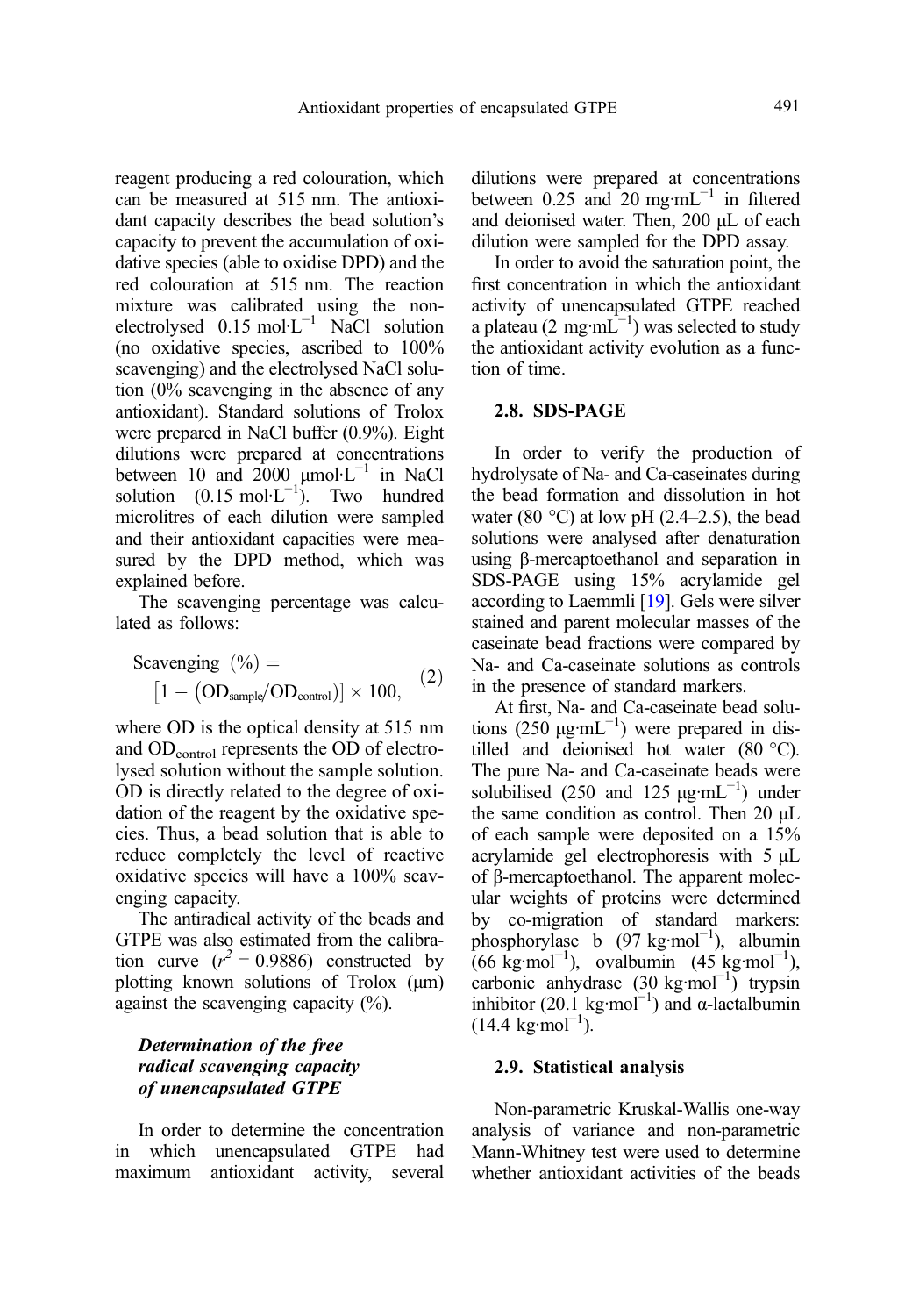

Figure 2. Mass evolution of the Na- and Ca-caseinate beads with GTPE and unencapsulated GTPE at 44% RH and 21 °C during storage time.

and unencapsulated GTPE were affected by time. The Student unpaired  $t$  test was utitime. The Student unpaired  $t$  test was uti-<br>lised to test to determine the difference between the antioxidant activities of the Na- or Ca-caseinate beads with and without GTPE as well as the difference between the beads and unencapsulated GTPE during<br>storage time. Non-parametric Mannstorage time. Non-parametric Mann-Whitney test was utilised to test the difference between antioxidant activities of the Na- or Ca-caseinate beads with and without GTPE before and after removal of casein during storage time. Statistical analyses were carried out by using the software Instat (GraphPad Software, Inc. Version 3). All comparisons were made at a 5% level of significance. The experiments were done in two replicates and for each replicate six samples were tested.

#### 3. RESULTS

### 3.1. Mass evolution of the caseinate beads and unencapsulated GTPE

The mass evolutions of the caseinate beads and unencapsulated GTPE at 44% RH and 21 °C are shown during storage time (Fig. 2). The results showed that the mass of all samples arrived to equilibrium state after 14 days of storage in the above conditions due probably to the interactions of the bead components with water. Since the beads were reconditioned in controlled environmental conditions (44% RH and 21 °C), the Na- and Ca-caseinate beads were dehydrated only by 1.8% and 2.9%, respectively. However, freeze-dried unencapsulated GTPE hydrated 3.6% in this condition.

The different initial water activities of the samples, which were obtained by the different production conditions (freezedrying for the GTPE of and natural drying for the beads in the laboratory with 52% RH), explain the hydration or dehydration of the samples during storage at 44% RH. The higher dehydration of Na- and Ca-caseinates was probably due to the higher content of water in those formulations (see Sect. 2). However, the mass evolutions of the samples did not change significantly the results of the free radical scavenging capacity of the GTPE and the beads.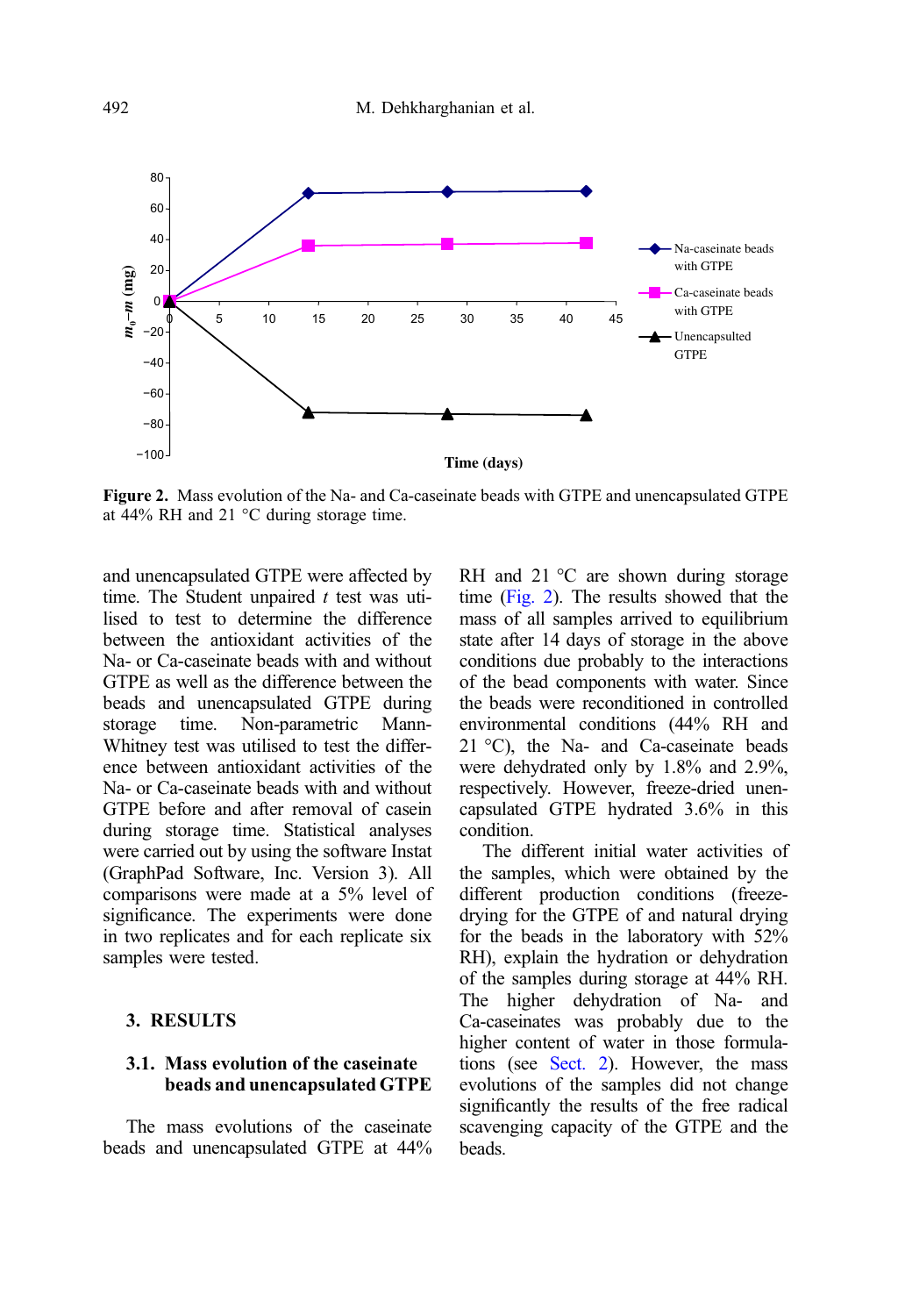| Samples                                | Total polyphenols<br>$(mg \cdot g^{-1})^*$ |              |
|----------------------------------------|--------------------------------------------|--------------|
|                                        | TA.                                        | CAT          |
| Green tea leaves                       | $134 \pm 8$                                | $228 \pm 10$ |
| Unencapsulated<br><b>GTPE</b>          | $226 \pm 11$                               | $291 \pm 13$ |
| Na-caseinate beads with<br><b>GTPE</b> | $11 \pm 1$                                 | $13 \pm 1$   |
| Ca-caseinate beads with<br><b>GTPE</b> | $10 \pm 1$                                 | $12 \pm 1$   |

<span id="page-8-0"></span>Table I. Total polyphenols content.

\* Dry basis.

#### 3.2. Polyphenols content measurements

Total polyphenols content in commercial China dry green tea leaves, unencapsulated GTPE and caseinate beads including GTPE was analysed and the results are shown in Table I. The results showed that the extraction yields of GTPs in the optimised experimental condition were 228 and 134 mg of CAT and TA equivalents per gram of dry weight of green tea leaves, respectively. These results are in accordance with the polyphenols content indicated by the manufacturer (10–30% w/w). The total polyphenols yields in terms of free GTPE equivalent (non-encapsulated GTPE) were 291 mg CAT per gram and 226 mg TA per gram. The polyphenols content in beads was between 10 and 13 mg·g−<sup>1</sup> for both the Naand the Ca-caseinate beads in CAT and TA equivalents (Tab. I). Hence, these contents correspond to polyphenols content in 5.50% and 4.44% of GTPE, which was utilised in the Na- and Ca-caseinate bead composition on theoretical dry weight basis (Tab. II).

#### 3.3. Free radical scavenging capacity of unencapsulated GTPE

Free radical scavenging activities of unencapsulated GTPE as a function

| <b>Table II.</b> Theoretical dry basis composition $(\%)$ |       |  |                                          |  |
|-----------------------------------------------------------|-------|--|------------------------------------------|--|
|                                                           |       |  | of Ca- and Na-caseinate beads containing |  |
|                                                           | GTPE. |  |                                          |  |

| Ca-caseinate<br>beads with GTPE |       | Na-caseinate beads<br>with GTPE |       |
|---------------------------------|-------|---------------------------------|-------|
| Ca-caseinate                    | 81.80 | Na-caseinate                    | 77.30 |
| Xanthan                         | 0.44  | Xanthan                         | 0.60  |
| Glycerol                        | 13.33 | Glycerol                        | 16.60 |
| <b>GTPE</b>                     | 5.50  | <b>GTPE</b>                     | 4 44  |

of concentration are shown in [Figure 3](#page-9-0). The results showed that the antioxidant activity of unencapsulated GTPE is concentration dependent. This activity reached its maximum (90%) at a concentration of 2 mg·mL<sup>-1</sup>. This result showed that a concentration of 2 mg·mL<sup> $-1$ </sup> was enough to scavenge 90% of free radicals (oxidative species) produced in the DPD method during electrolysis.

#### 3.4. Free radical scavenging capacity of beads and unencapsulated **GTPE**

The free radical scavenging properties of unencapsulated GTPE and beads based on Na- and Ca-caseinates containing GTPE as well as the caseinate beads without GTPE are shown in [Figures 4](#page-9-0) and [5](#page-10-0).

The results showed that generally, antioxidant properties of all beads and unencapsulated GTPE do not vary significantly  $(P > 0.05)$  during time (42 days of storage at 21 °C and RH: 44%). In the case of unencapsulated GTPE, variation of antioxidant properties between the first and the 42nd day was not significantly different ( $P > 0.05$ ) and varied from 92 to  $90 \pm 2\%$ . The autooxidation of antioxidants like tea polyphenols is a phenomenon, which was favoured normally by some factors such as time and light. In the case of unencapsulated GTPE, the results showed that the short period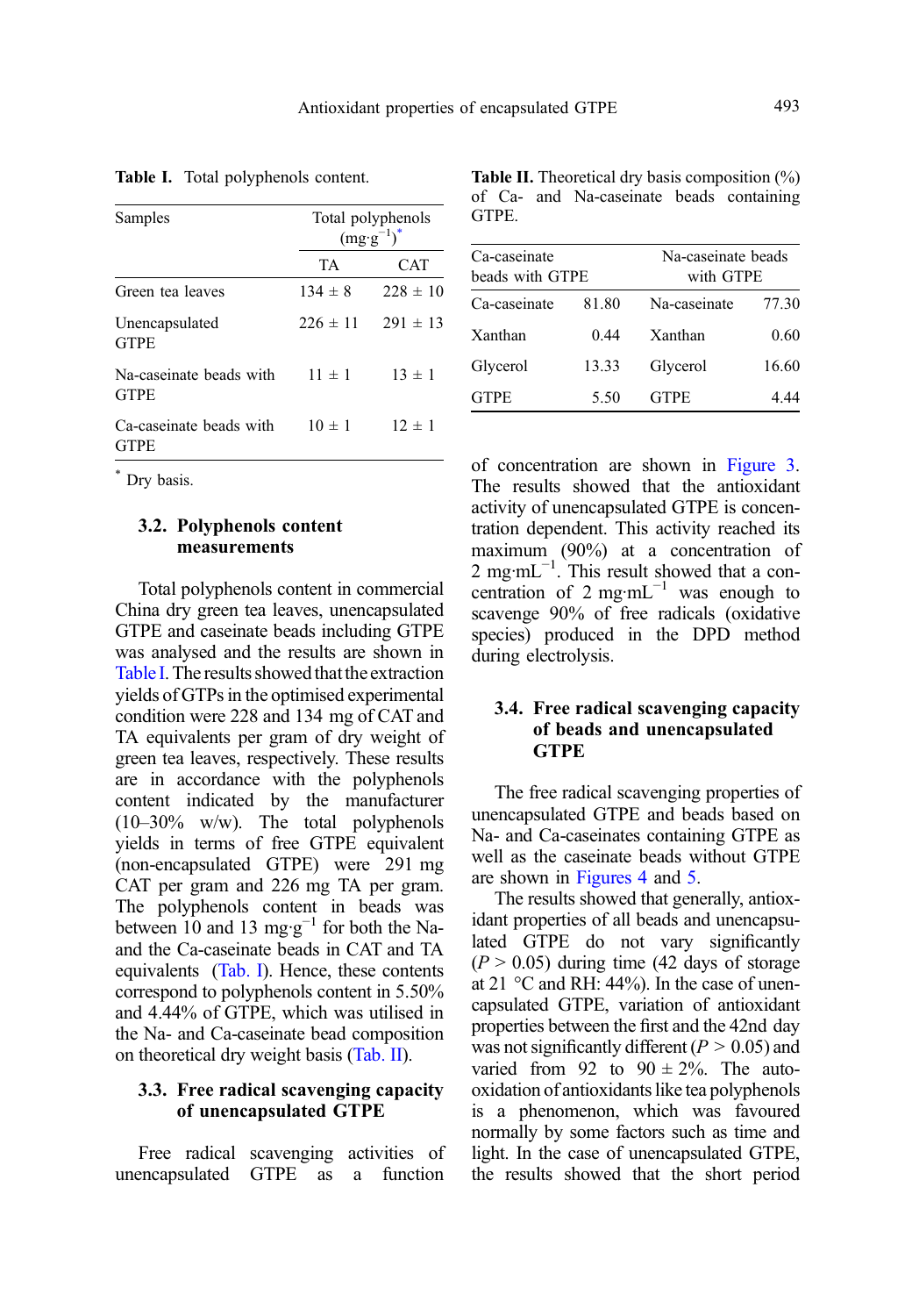<span id="page-9-0"></span>

Figure 3. Variation of antioxidant activity of GTPs extracted as a function of concentration.



Figure 4. Comparison of the antioxidant activity evolutions among Na-caseinate beads with or without GTPE and unencapsulated GTPE as a function of time.

of storage time under darkness was not enough for which a significant auto-oxidation of polyphenols in GTPE occurred, however, encapsulation of GTPE would probably be indispensable for a longer storage time.

The antioxidant activity of Ca-caseinate beads without and with GTPE was, respectively,  $92 \pm 2\%$  and  $96 \pm 3\%$  at day 0 and was relatively stable during storage. For Na-caseinate, the antioxidant was respectively,  $88 \pm 2\%$  and  $90 \pm 3\%$  for beads without and with GTPE at day 0 and was

also stable during storage. In summary, these values showed an antioxidant property  $\geq 80\%$  during storage time in both bead formulations and in unencapsulated GTPE. There were no significant difference  $(P > 0.05)$  between the antioxidant activity of the Na- or Ca-caseinate beads with or without GTPE during storage time. On the other hand, antioxidant activity of the Na- or Ca-caseinate beads with GTPE were significantly higher  $(P \le 0.05)$  than those of the same beads without GTPE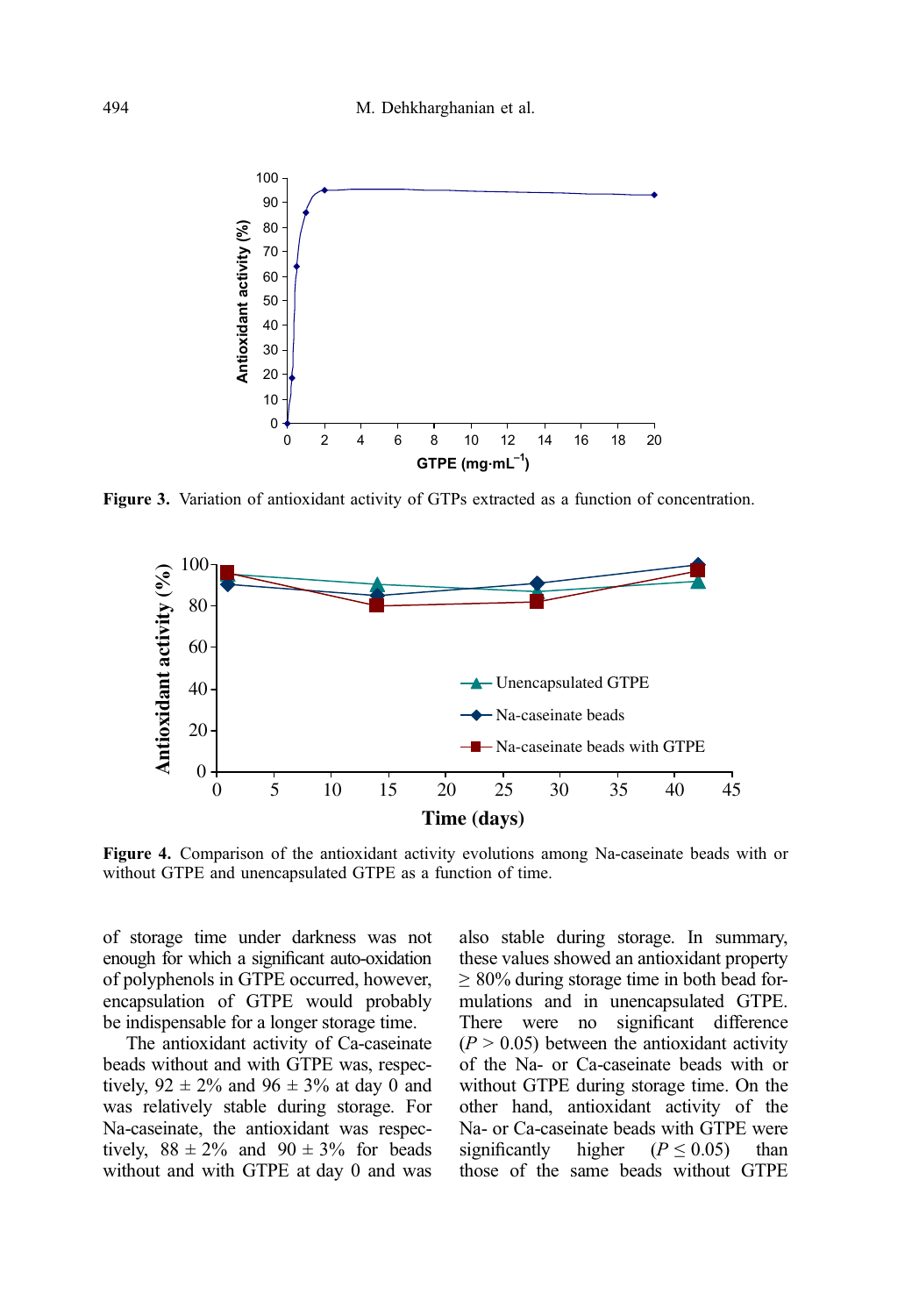<span id="page-10-0"></span>

Figure 5. Comparison of the antioxidant activity evolutions among Ca-caseinate beads with or without GTPs and unencapsulated GTPE as a function of time.

in supernatant portions, after precipitation of casein fraction (82  $\pm$  3% and 78  $\pm$  7% vs.  $10 \pm 7\%$  and  $20 \pm 5\%$ , respectively) after 42 days of storage (data not shown). In order to explain these results, the protein mass fractions of Na- and Ca-caseinate beads were analysed by SDS-PAGE. A comparison between the protein mass fraction of Na- and Ca-caseinate beads and casein salt (Na and Ca) solutions by SDS-PAGE is given in [Fig](#page-11-0)[ure 6](#page-11-0). The results showed major casein salt subunits as  $\alpha_{s1}$ - (22–23.7 kg·mol<sup>-1</sup>), α<sub>s2</sub>- (25 kg·mol<sup>-1</sup>),  $\beta$ - (24 kg·mol<sup>-1</sup>) and к-caseins (19 kg·mol<sup>-1</sup>). So, the temperature of the process (80 °C) did not hydrolyse the standard casein salts. On the other hand, these subunits were not observed in caseinate bead portion in the same deposited quantities (5 μg). Therefore, dissolving of caseinate beads in water (80 °C) hydrolysed the casein-based beads composition. These results showed that casein hydrolysed fractions were only due to the presence of remaining hydrochloric acid traces on the surface of beads, which consequently reduced the pH of the dissolution water.

It seems that strong antioxidant activities of the beads without GTPE in solutions were principally caused by the presence of casein hydrolysate. As the beads were formed by the coagulation in HCl 2N, the remaining trace of HCl in the beads will be sufficient to hydrolyse the protein, during dissolution in distilled water even at ambient temperature (21  $\degree$ C). Also, the low pH (2.5) obtained by dissolving the beads in distilled water could also hydrolyse the protein.

However, the tea polyphenols demonstrate their antioxidant activities in the supernatant portions after 42 days of storage in the environmental conditions. The total quantity of polyphenols, which was measured in the supernatants, confirmed this observation ([Tab. III](#page-11-0)).

On the other hand, a significant difference ( $P \le 0.05$ ) was observed between the antioxidant activity of the Ca- and antioxidant activity of the Ca-Na-caseinate beads with GTPE during storage time (95% vs. 87%, respectively). With regard to theoretical dry basis compositions of these beads, [Table II](#page-8-0) shows that caseinate proportion of the Ca-caseinate beads is more than that of the Na-caseinate beads (81.80% vs. 77.30%).

The antioxidant properties of casein and casein hydrolysate observed are in agreement with those of other reports. Casein hydrolysate is able to inhibit the oxidative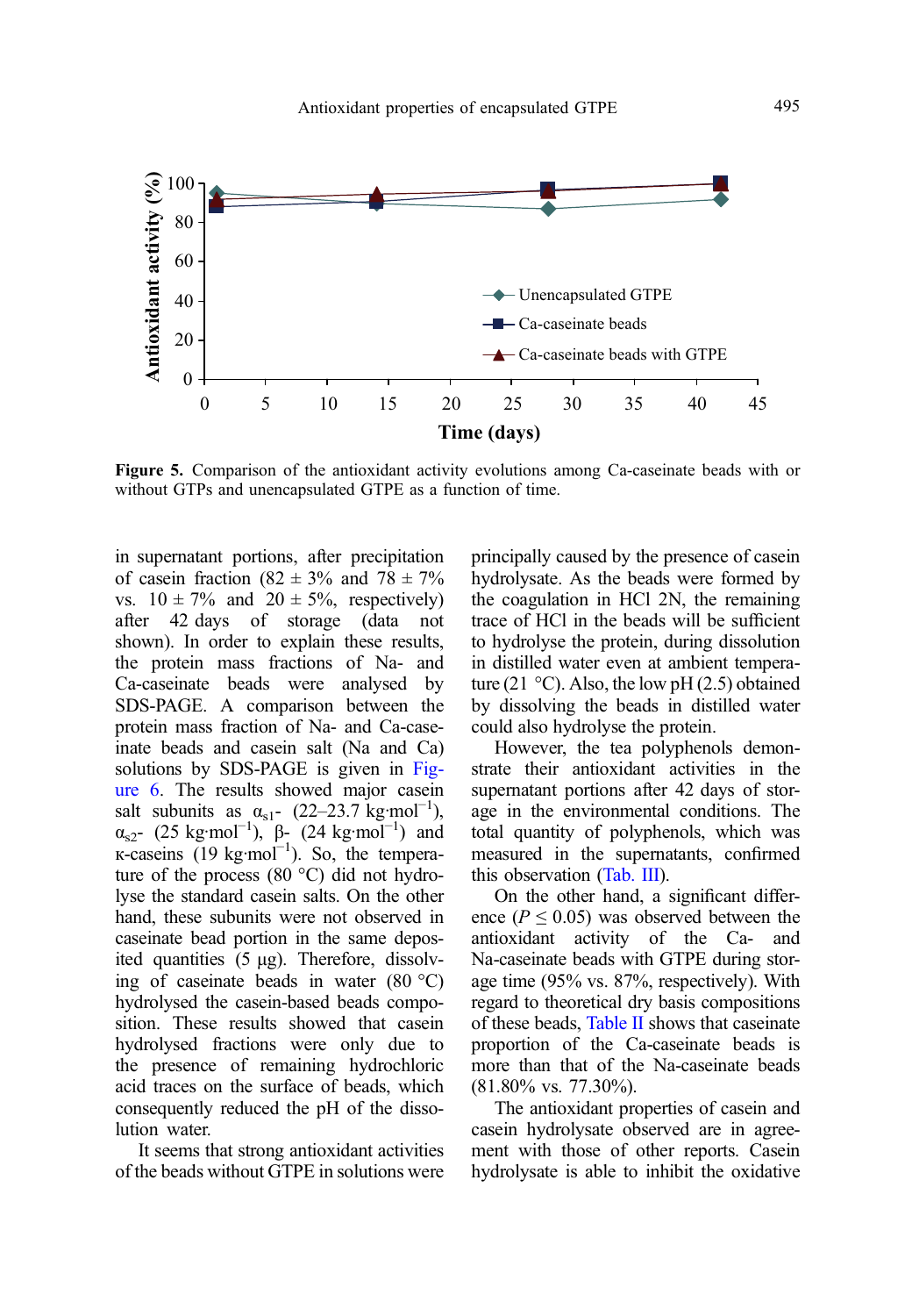<span id="page-11-0"></span>

Figure 6. Comparison of SDS-PAGE analysis of Na-caseinate bead  $(N_B)$  and Ca-caseinate bead  $(C_{\rm B})$  fractions with standards of casein sodium salt  $(St_1)$  and casein calcium salt  $(St_2)$  as control.

| <b>Table III.</b> Total polyphenols content $(mg \cdot mL^{-1})$ in Na- and Ca-caseinate beads with GTPE in |  |
|-------------------------------------------------------------------------------------------------------------|--|
| solutions (50 mg·mL <sup>-1</sup> ), after removing casein hydrolysates at the 42nd day of storage.         |  |

| Samples                                                                                  | Polyphenols $(mg·mL^{-1})$ |                 |
|------------------------------------------------------------------------------------------|----------------------------|-----------------|
|                                                                                          | TA                         | <b>CAT</b>      |
| Supernatant of Na-caseinate bead solution containing<br>GTPE after the removal of casein | $0.12 \pm 0.04$            | $0.20 \pm 0.05$ |
| Supernatant of Ca-caseinate bead solution containing<br>GTPE after the removal of casein | $0.10 \pm 0.04$            | $0.17 \pm 0.04$ |

reaction by chelating iron and scavenging free radicals [\[10\]](#page-14-0). Casein and casein-derived peptides inhibited enzymatic and nonenzymatic lipid peroxidation, most likely by being a preferred target over fatty acid free radical intermediate(s) [[24](#page-14-0)]. Antioxidant properties of casein and peptides derived from casein might be attributed to chelating metals by phosphoryl residues and scavenging free radicals [[11](#page-14-0), [16](#page-14-0)].

Casein was markedly antioxidative on lipid oxidation in emulsion, catalysed by  $Cu^{2+}$  ions [\[1](#page-13-0)]. A scavenging of oxygen free radicals and reactive oxygen species was found for the film based on the Ca-caseinate which inhibited by 39% of the formation of coloured compounds produced by the reaction of the oxidative species with DPD [\[30](#page-14-0)].

Many factors could account for the antioxidant property of milk proteins.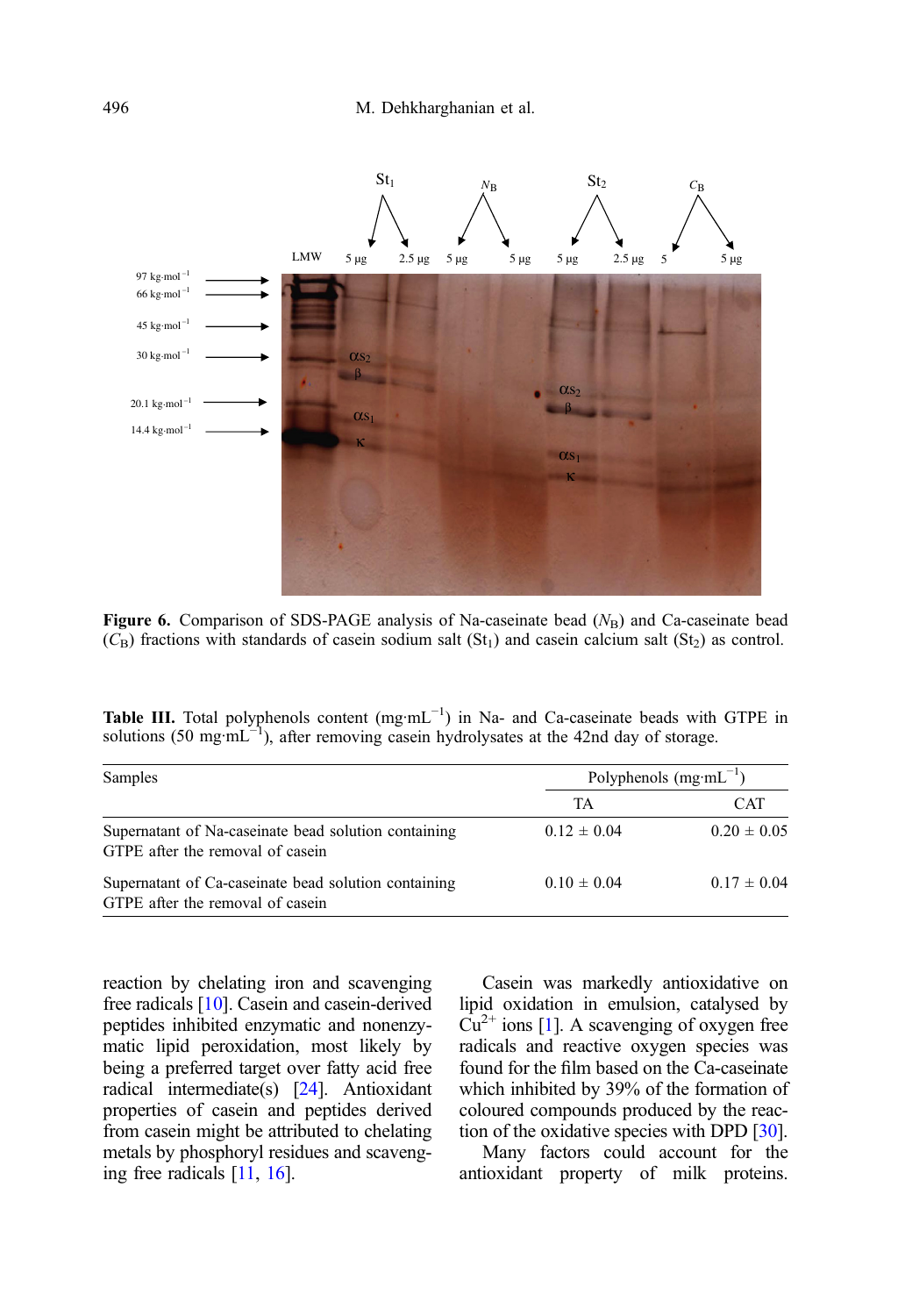Histidine residues and its derivatives (having an imidazole compound) were reported to have an antioxidant activity that was due to hydrogen donation [\[17](#page-14-0)]. Indeed, the hydrogen on the ring nitrogen and on the methylene carbon next to imidazole ring nitrogen is likely donors. Cysteine also inhibits polyphenol oxidase via its SH groups, acting as an agent, coupling quinines and forming stable, colourless compounds [\[12\]](#page-14-0). In addition to cysteine, aromatic amino acids like tyrosine and tryptophane are potent free radical targets [[3\]](#page-13-0).

The recent studies showed that casein hydrolysates and low molecular weight casein hydrolysates had better peroxyl radical-scavenging activities than the enriched caseinophosphopeptides, which might be explained by a comparison of their amino acid content [\[10](#page-14-0)]. Casein calcium peptides, molecular mass of about 3 kg·mol<sup>-1</sup>, have been shown to have strong antioxidant activity with the β-carotene bleaching method, and they also showed scavenging activity against radicals such as superoxide, 2,2-diphenyl-1-picrylhydrazyl and hydroxyl radicals. This activity was dose dependent [\[26](#page-14-0)].

The industrial process used to separate casein implies protein destabilisation by acidification or by enzymatic treatment of κ-casein, a protein stabilising agent. Heat also induced changes in the casein protein, which are dependent on time, on temperature and on pH. Those changes are related to dephosphorylation, proteolysis, degradation of amino acid side chains, possible cleavages of glycosidic groups from κ-casein, micellar association and crosslinking [\[27,](#page-14-0) [28,](#page-14-0) [34](#page-14-0)]. Therefore, dissolving caseinate beads in hot filtered and deionised water (80 °C) and low pH (2.4  $\pm$  0.1) may play a part in improving the antioxidant potential of casein on heating due to the hydrolysis of a portion of casein to casein hydrolysate. Peptides generated from the digestion of milk proteins are reported to have antioxidative activities. Milk-derived "antioxidative peptides" are composed of 5–11 amino acids including hydrophobic amino acids, proline, histidine, tyrosine or tryptophan in the sequence [[21](#page-14-0)]. Antioxidant activity of the "hydrolysates" seems to be inherent to the characteristic amino acid sequences of "peptides" derived, depending on the manner of hydrolysis.

On the other hand, some polysaccharides, such as alginate and carboxymethyl chitosan, were shown to delay the hydroproxide accumulation of methyl linoleate by effectively trapping the peroxide radicals [[35\]](#page-14-0). An increase in the antioxidant activity was observed when a casein solution was supplemented with 5% of lactose prior to heat treatment [\[30](#page-14-0)]. An improvement in the antioxidant activity of the Ca-caseinate film was observed in the presence of carboxyl methyl cellulose as carbohydrate [[30\]](#page-14-0). Similarly, xanthan present in the bead composition may have the same effect. The strong antioxidant activity of the caseinate hydrolysate beads in solutions may be caused by a synergistic effect of xanthan with casein hydrolysate, used as a stabilising gum in the bead composition [\(Tab. II](#page-8-0)).

In order to compare the antioxidant capacity of the GTPE and beads, results of free radical scavenging capacities were presented as <sup>μ</sup>mol·L−<sup>1</sup> Trolox equivalent per mL of products and are shown in [Table IV.](#page-13-0) The results showed that a concentration of 5 mg·mL $^{-1}$  of Na- and Ca-caseinate beads had antioxidant activity equivalents to 192 and 204 μmol·L<sup>-1</sup> per mL of Trolox equivalent, respectively. However, in the case of unencapsulated GTPE, a concentration of 2 mg·m $L^{-1}$  had an equivalent activity of 200  $\mu$ mol·m $L^{-1}$  of Trolox. This result confirms that GTPs are mostly responsible for the high antioxidant activities.

On the contrary, the proportion of GTPE in the Ca-beads was less than that in the Na-beads (4.44% vs. 5.50%). The caseinate portion difference was more than the GTPE difference, which may explain this significant difference. The Trolox equivalent antioxidant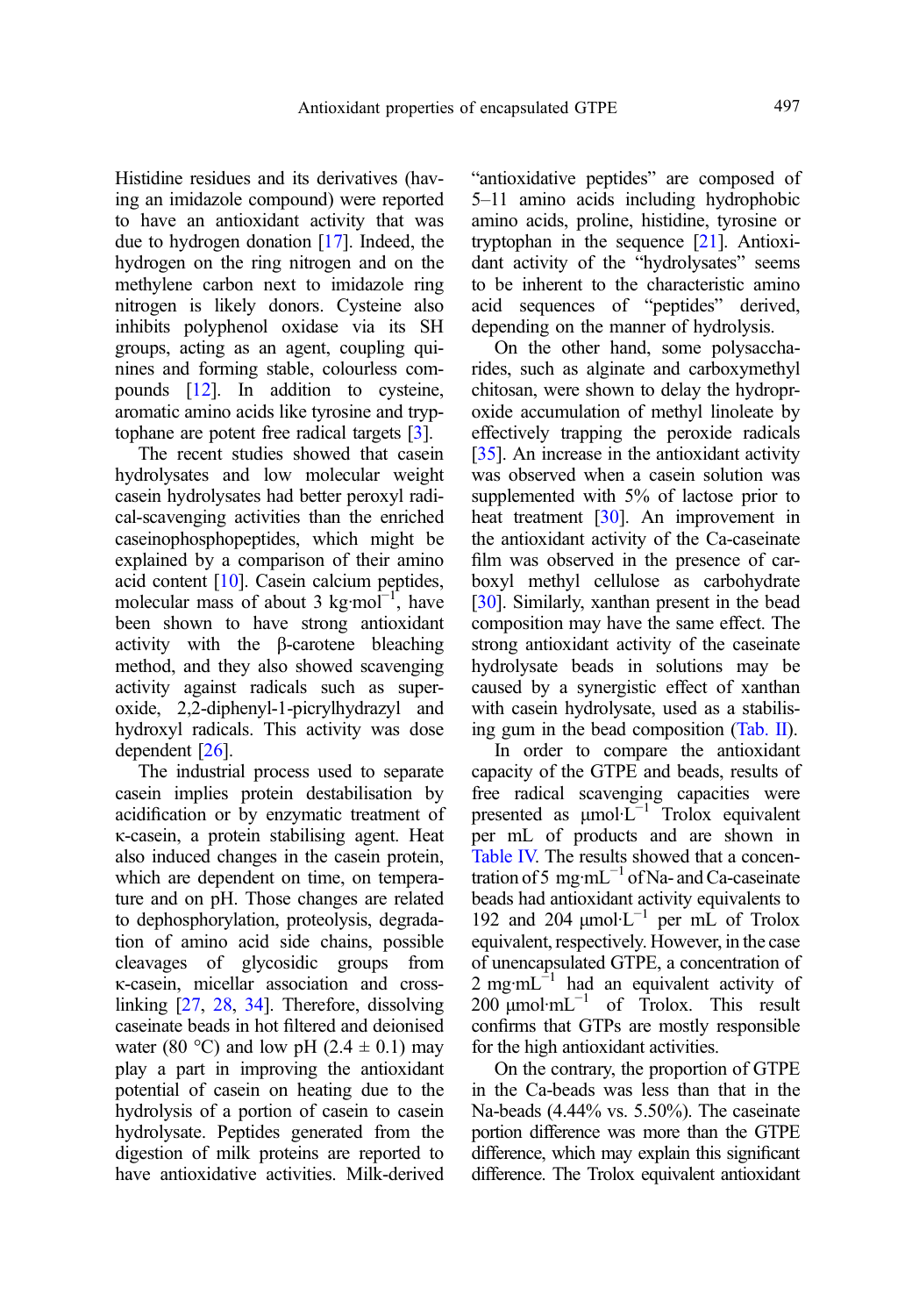| Samples                                | Concentration<br>$(mg·mL^{-1})$ | <b>TEAC</b><br>$(\mu \text{mol} \cdot \text{L}^{-1} \cdot \text{mL}^{-1})$ |
|----------------------------------------|---------------------------------|----------------------------------------------------------------------------|
| Na-caseinate<br>heads                  | 5                               | $192 \pm 9$                                                                |
| Ca-caseinate                           | 5                               | $204 \pm 10$                                                               |
| beads<br>Unencapsulated<br><b>GTPE</b> | 2                               | $200 \pm 9$                                                                |

<span id="page-13-0"></span>Table IV. Trolox equivalent antioxidant activity of Na- and Ca-caseinate beads<sup>\*</sup> as well as unencapsulated GTPE\*\* in solutions.

\* The mean values of antioxidant activity of the beads during the 42-day storage were considered. The mean values of antioxidant activity of unencapsulated GTPE during the 42-day storage was considered.

activity of Ca-caseinate beads was greater than that of Na-caseinate beads (204 vs. 192  $\mu$ mol·L<sup>-1</sup> per mL of Trolox), which may also confirm this difference (Tab. IV).

#### 4. CONCLUSIONS

The results suggest that caseinate hydrolysates are free radical scavengers and these substrates could be considered as potential antioxidants. Antioxidant activity of the beads without GTPE was principally caused by the presence of the casein hydrolysate and may be favoured by xanthan, which was used in composition of the beads. Antioxidant activity of Ca-caseinate beads with GTPE was higher than that of Na-caseinate beads with or without GTPE. It may be related to a difference of casein content in the bead compositions. The use of casein hydrolysate as a natural antioxidant is a promising development in the related fields of food science. However, the results showed that the "GTPE" has a high and a stable antioxidant potential during more than 42 days of storage. Encapsulation of aqueous GTPE in the caseinate beads had an additive effect on their antioxidant activities, which could be utilised in bioindustries.

Acknowledgments: We thank Prof. S. Désobry from the Physico-Chemical & Food Engineering Laboratory (ENSAIA, INPL, Nancy, France) for his precious help and advices in some of the experiments and Prof. G. Govaert for his advices in the statistical analysis from the Computer Engineering Department of UTC (Université de Technologie Compiègne). S. Salmieri is acknowledged for reviewing the paper.

#### REFERENCES

- [1] Allen J.C., Wrieden W.L., Influence of milk proteins on lipid oxidation in aqueous emulsion I, Casein, whey protein and α-lactalbumin, J. Dairy Res. 49 (1982) 239–248.
- [2] Avena-Bustillos R.J., Krochta J.M., Water vapor permeability of caseinate-based films as affected by pH, calcium cross linking, and lipid content, J. Food Sci. 58 (1993) 904–907.
- [3] Berlett B., Stadtman E.R., Protein oxidation in aging disease and oxidative stress, J. Biol. Chem. 33 (1997) 20313–20316.
- [4] Bourgeois C.M., Leveau J.Y., Linden G. Multon J.L., in: Deynier B., Multon J.L., Simon D. (Eds.), Eau (teneur, activité, absorption, propriétés fonctionelles), humidités relatives Techniques d'analyse et de contrôle dans les industries agro-alimentaires, Vol. 4, Tec & Doc Lavoisier, Paris, France, 1991, pp. 31–34.
- [5] Bruns M., Hallberg L., Skanberg A., Determination of iron-binding phenolic groups in foods, J. Food Sci. 56 (1991) 128–131.
- [6] Chen H., Functional properties and applications of edible films made from milk proteins, J. Dairy Sci. 78 (1995) 2563–2583.
- [7] Dalgleish D.G., Milk proteins-chemistry and physics, in: Kinsella J.E., Soucie W.G. (Eds.), Food proteins, American Oil Chemists Society, Champaign, USA, 1989, pp. 155–178.
- [8] Dehkharghanian M., Effet de la transition vitreuse sur transfère de l'oxygène dans une enrobages comestible, M.S. Thesis, Laboratoire Physique-chimie et industrie alimentaire, ENSAIA, INPL, Nancy, France, 1998.
- [9] Dehkharghanian M., Étude des polyphénols du thé vert et d'épinards en solution et en